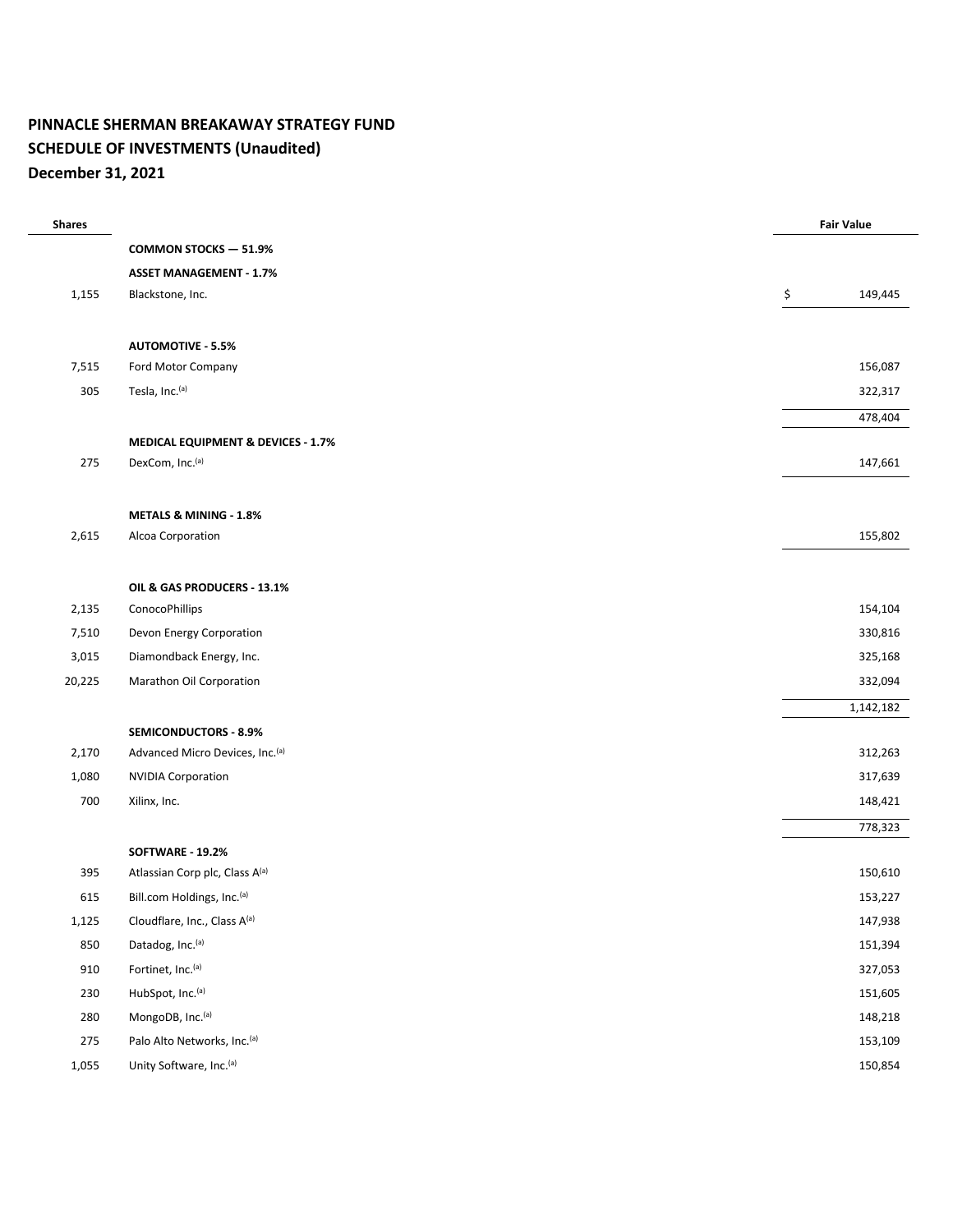### **PINNACLE SHERMAN BREAKAWAY STRATEGY FUND SCHEDULE OF INVESTMENTS (Unaudited) (Continued) December 31, 2021**

| <b>Shares</b> |                                                                                                                                      | <b>Fair Value</b> |
|---------------|--------------------------------------------------------------------------------------------------------------------------------------|-------------------|
|               | <b>COMMON STOCKS - 51.9% (Continued)</b>                                                                                             |                   |
|               | SOFTWARE - 19.2% (Continued)                                                                                                         |                   |
| 475           | Zscaler, Inc. <sup>(a)</sup>                                                                                                         | \$<br>152,632     |
|               |                                                                                                                                      | 1,686,640         |
|               | TOTAL COMMON STOCKS (Cost \$4,619,367)                                                                                               | 4,538,457         |
| <b>Shares</b> |                                                                                                                                      | <b>Fair Value</b> |
|               | <b>SHORT-TERM INVESTMENTS - 47.6%</b>                                                                                                |                   |
| 4,152,737     | <b>MONEY MARKET FUNDS - 47.6%</b><br>First American Government Obligations Fund, Class X, 0.03% (Cost<br>$$4,152,737$ <sup>(b)</sup> | 4,152,737         |
|               | TOTAL INVESTMENTS - 99.5% (Cost \$8,772,104)                                                                                         | \$<br>8,691,194   |
|               | OTHER ASSETS IN EXCESS OF LIABILITIES-0.5%                                                                                           | 40,248            |
|               | <b>NET ASSETS - 100.0%</b>                                                                                                           | 8,731,442         |

#### PLC - Public Limited Company

(a) - Non-income produced security.

(b) - Rate disclosed is the seven day effective yield as of December 31, 2021.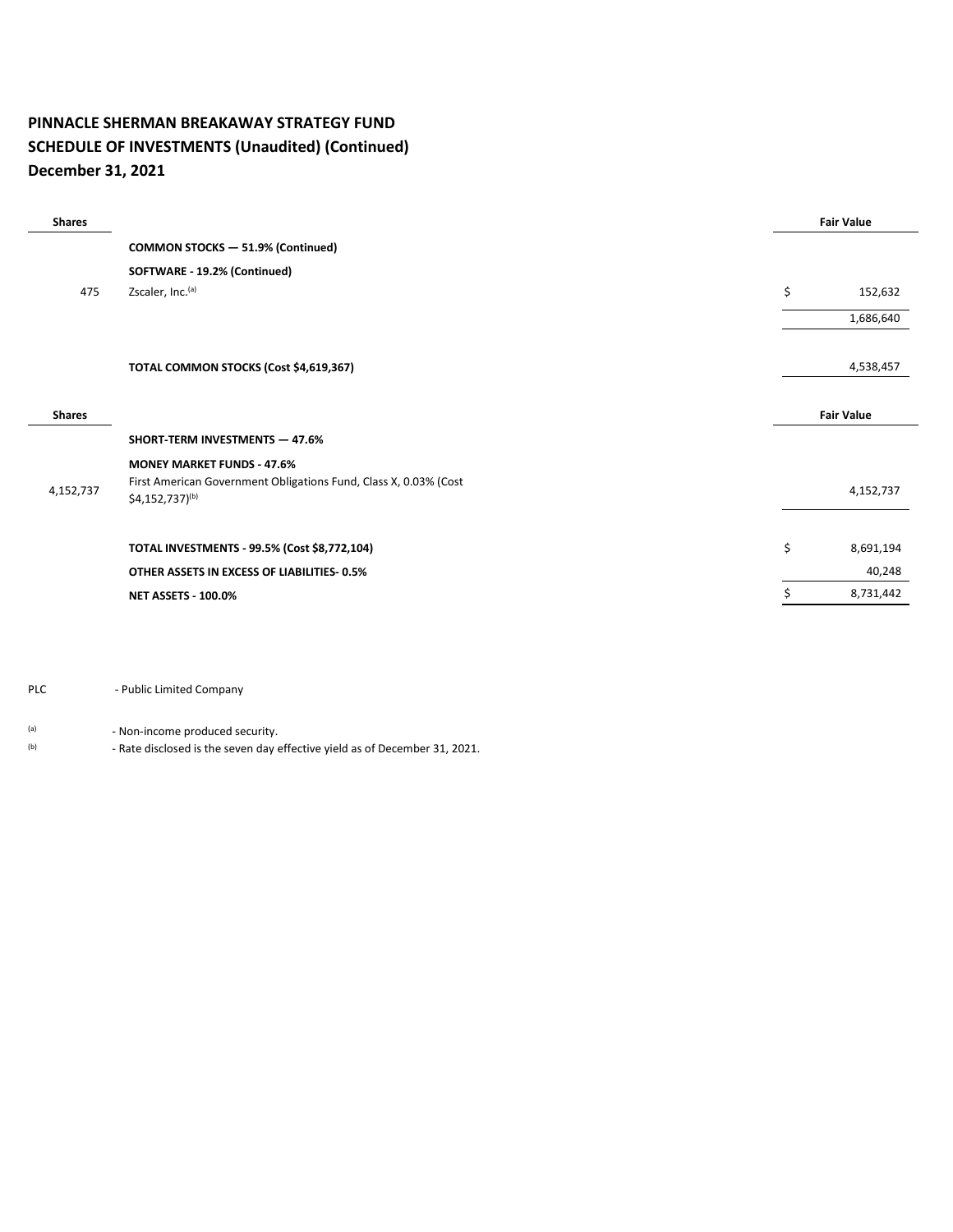### **PINNACLE SHERMAN MULTI-STRATEGY CORE FUND SCHEDULE OF INVESTMENTS (Unaudited) (Continued) December 31, 2021**

| <b>Shares</b> |                                                 | <b>Fair Value</b> |
|---------------|-------------------------------------------------|-------------------|
|               | <b>COMMON STOCKS - 24.2%</b>                    |                   |
|               | <b>AUTOMOTIVE - 3.4%</b>                        |                   |
| 2,120         | Tesla, Inc. <sup>(a)</sup>                      | \$<br>2,240,374   |
|               |                                                 |                   |
|               | OIL & GAS PRODUCERS - 10.6%                     |                   |
| 52,010        | Devon Energy Corporation                        | 2,291,041         |
| 20,875        | Diamondback Energy, Inc.                        | 2,251,369         |
| 140,105       | Marathon Oil Corporation                        | 2,300,523         |
|               |                                                 | 6,842,933         |
|               | <b>SEMICONDUCTORS - 6.7%</b>                    |                   |
| 15,030        | Advanced Micro Devices, Inc.(a)                 | 2,162,817         |
| 7,500         | <b>NVIDIA Corporation</b>                       | 2,205,825         |
|               |                                                 | 4,368,642         |
|               | SOFTWARE - 3.5%                                 |                   |
| 6,310         | Fortinet, Inc. <sup>(a)</sup>                   | 2,267,814         |
|               |                                                 |                   |
|               | TOTAL COMMON STOCKS (Cost \$16,119,420)         | 15,719,763        |
| <b>Shares</b> |                                                 | <b>Fair Value</b> |
|               | <b>EXCHANGE-TRADED FUNDS - 74.7%</b>            |                   |
|               | <b>EQUITY - 74.7%</b>                           |                   |
| 100,305       | First Trust S&P REIT Index Fund                 | 3,269,943         |
| 24,150        | Invesco QQQ Trust Series 1                      | 9,608,078         |
| 20,325        | iShares Core S&P 500 ETF, EQUITY                | 9,694,822         |
| 114,900       | iShares S&P 500 Growth ETF                      | 9,613,683         |
| 57,125        | iShares U.S. Real Estate ETF, EQUITY            | 6,634,498         |
| 26,850        | SPDR Dow Jones Industrial Average ETF Trust     | 9,755,141         |
|               |                                                 | 48,576,165        |
|               | TOTAL EXCHANGE-TRADED FUNDS (Cost \$45,591,886) | 48,576,165        |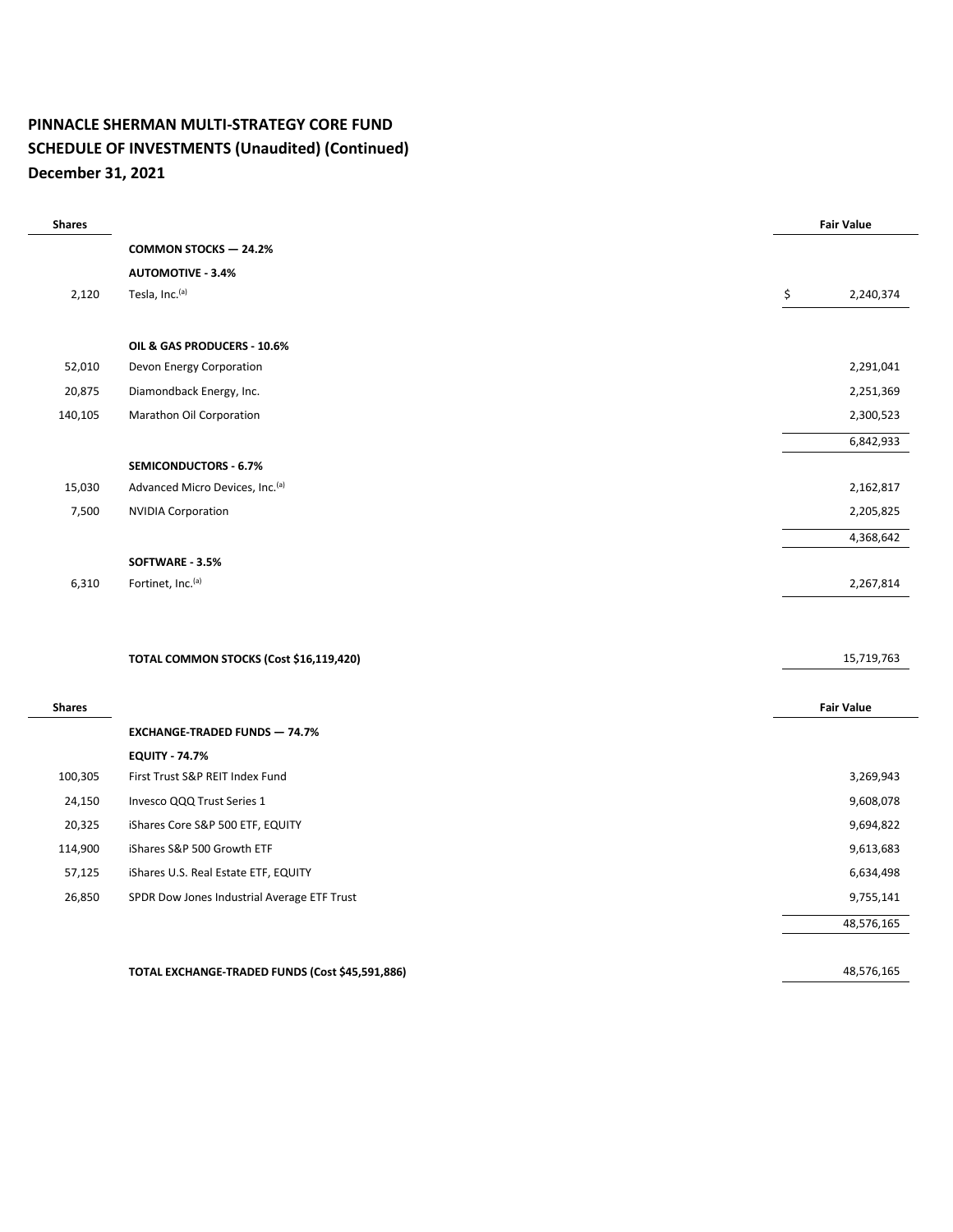## **PINNACLE SHERMAN MULTI-STRATEGY CORE FUND SCHEDULE OF INVESTMENTS (Unaudited) (Continued) December 31, 2021**

| <b>Shares</b> |                                                                                       |   | <b>Fair Value</b> |
|---------------|---------------------------------------------------------------------------------------|---|-------------------|
|               | <b>SHORT TERM INVESTMENTS - 1.1%</b>                                                  |   |                   |
|               | <b>MONEY MARKET FUNDS - 1.1%</b>                                                      |   |                   |
| 746,105       | First American Government Obligations Fund, Class X, 0.03% (Cost<br>$$746,105)^{(b)}$ |   | 746,105           |
|               | TOTAL INVESTMENTS - 100.0% (Cost \$62,457,411)                                        | Ś | 65,042,033        |
|               | LIABILITIES IN EXCESS OF OTHER ASSETS - 0.0%                                          |   | (22, 702)         |
|               | <b>NET ASSETS - 100.0%</b>                                                            |   | 65,019,331        |

ETF - Exchange-Traded Fund

REIT - Real Estate Investment Trust

SPDR - Standard & Poor's Depositary Receipt

(a) - Non-income produced security.

(b) - Rate disclosed is the seven day effective yield as of December 31, 2021.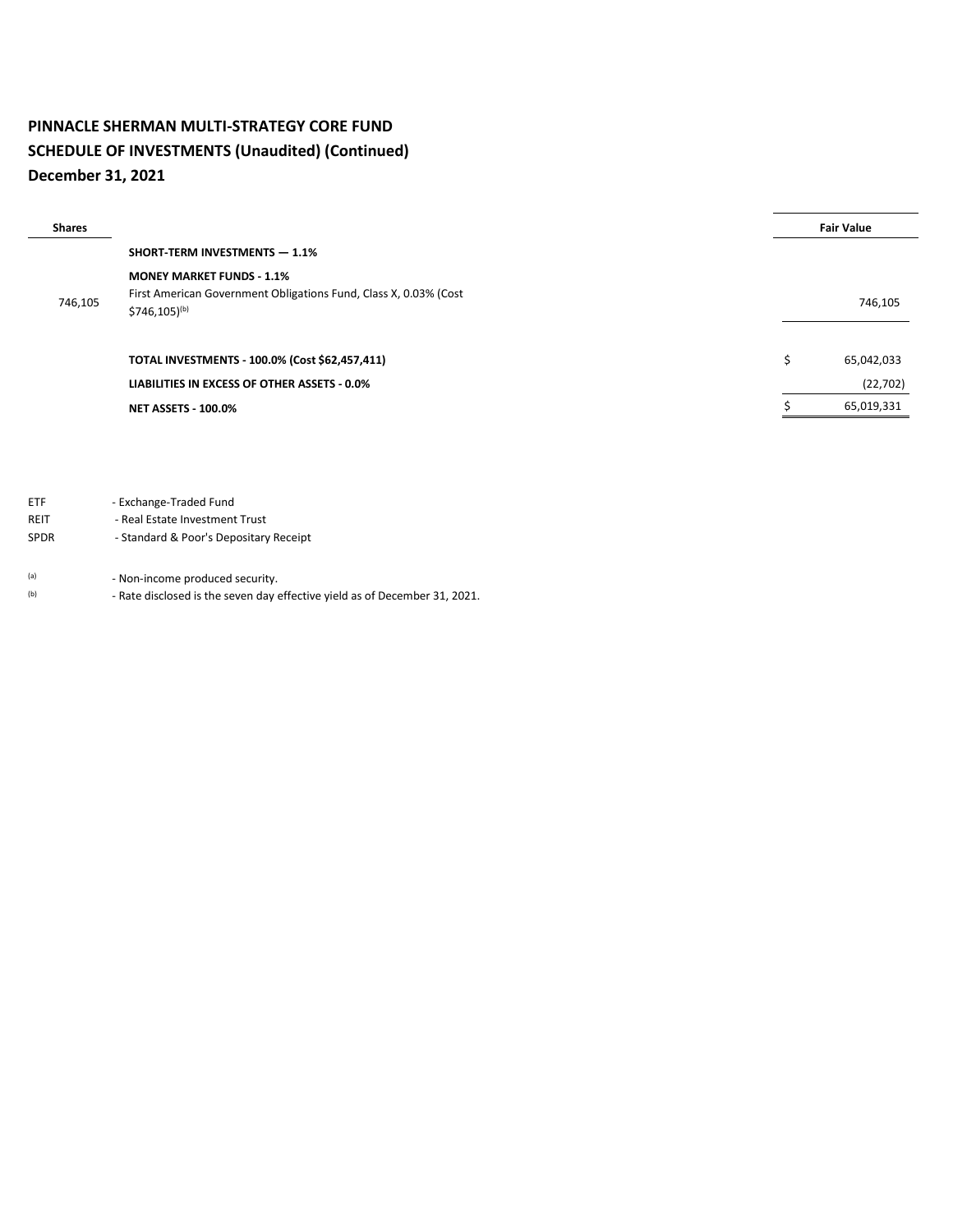# **PINNACLE TRENDRATING INNOVATIVE EQUITY FUND SCHEDULE OF INVESTMENTS (Unaudited) June 30, 2021**

| <b>Shares</b> |                                                     | <b>Fair Value</b> |
|---------------|-----------------------------------------------------|-------------------|
|               | <b>COMMON STOCKS - 97.8%</b>                        |                   |
|               | <b>AEROSPACE &amp; DEFENSE - 3.4%</b>               |                   |
| 978           | <b>Boeing Company</b>                               | \$<br>234,290     |
|               |                                                     |                   |
|               | <b>AUTOMOTIVE - 17.0%</b>                           |                   |
| 1,906         | Aptiv PLC                                           | 299,871           |
| 20,888        | Ford Motor Company                                  | 310,396           |
| 5,041         | <b>General Motors Company</b>                       | 298,276           |
| 14,000        | Stellantis N.V.                                     | 275,940           |
|               |                                                     | 1,184,483         |
|               | <b>BIOTECH &amp; PHARMA - 3.6%</b>                  |                   |
| 1,540         | Johnson & Johnson                                   | 253,700           |
|               |                                                     |                   |
|               | <b>CHEMICALS - 7.1%</b>                             |                   |
| 3,895         | Dow, Inc.                                           | 246,476           |
| 3,223         | DuPont de Nemours, Inc.                             | 249,492           |
|               |                                                     | 495,968           |
|               | <b>ELECTRICAL EQUIPMENT - 4.1%</b>                  |                   |
| 4,175         | Johnson Controls International PLC                  | 286,530           |
|               |                                                     |                   |
|               | <b>ENTERTAINMENT CONTENT - 4.2%</b>                 |                   |
| 3,056         | Activision Blizzard, Inc.                           | 291,665           |
|               |                                                     |                   |
|               | <b>HEALTH CARE FACILITIES &amp; SERVICES - 3.9%</b> |                   |
| 1,322         | HCA Healthcare, Inc.                                | 273,310           |
|               |                                                     |                   |
|               | <b>INSTITUTIONAL FINANCIAL SERVICES - 4.2%</b>      |                   |
| 3,174         | Morgan Stanley                                      | 291,024           |
|               |                                                     |                   |
|               | <b>INSURANCE - 3.5%</b>                             |                   |
| 4,097         | MetLife, Inc.                                       | 245,205           |
|               |                                                     |                   |
|               | MACHINERY - 10.5%                                   |                   |
| 1,075         | Caterpillar, Inc.                                   | 233,952           |
| 665           | Deere & Company                                     | 234,552           |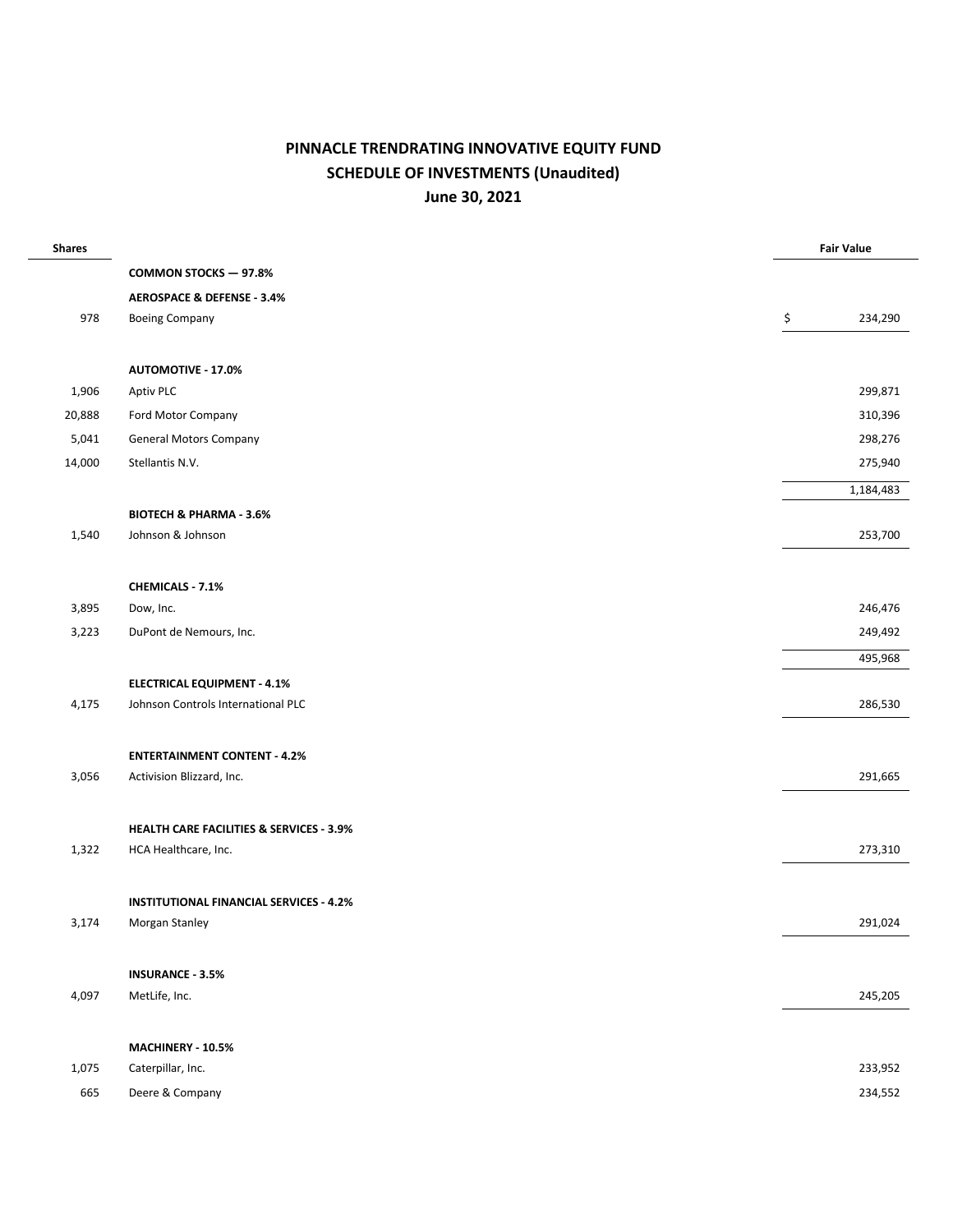| 846   | Parker-Hannifin Corporation                                              | 259,816         |
|-------|--------------------------------------------------------------------------|-----------------|
|       |                                                                          | 728,320         |
|       | MEDICAL EQUIPMENT & DEVICES - 7.3%                                       |                 |
| 2,038 | Abbott Laboratories                                                      | 236,265         |
| 530   | Thermo Fisher Scientific, Inc.                                           | 267,369         |
|       |                                                                          | 503,634         |
|       | SOFTWARE - 8.3%                                                          |                 |
| 1,161 | Crowdstrike Holdings, Inc., Class A(a)                                   | 291,771         |
| 1,080 | Microsoft Corporation                                                    | 292,572         |
|       |                                                                          | 584,343         |
|       | <b>SPECIALTY FINANCE - 4.5%</b>                                          |                 |
| 2,030 | Capital One Financial Corporation                                        | 314,021         |
|       |                                                                          |                 |
|       |                                                                          |                 |
| 3,197 | <b>TECHNOLOGY HARDWARE - 4.6%</b><br>Dell Technologies, Inc., Class C(a) | 318,645         |
|       |                                                                          |                 |
|       | <b>TELECOMMUNICATIONS - 4.4%</b>                                         |                 |
| 2,150 | T-Mobile US, Inc. <sup>(a)</sup>                                         | 311,384         |
|       |                                                                          |                 |
|       | <b>TRANSPORTATION &amp; LOGISTICS - 3.7%</b>                             |                 |
| 875   | <b>FedEx Corporation</b>                                                 | 261,039         |
|       |                                                                          |                 |
|       |                                                                          |                 |
| 3,163 | WHOLESALE - CONSUMER STAPLES - 3.5%<br><b>Sysco Corporation</b>          | 245,923         |
|       |                                                                          |                 |
|       |                                                                          |                 |
|       |                                                                          |                 |
|       | TOTAL COMMON STOCKS (Cost \$6,134,498)                                   | 6,823,484       |
|       |                                                                          |                 |
|       | TOTAL INVESTMENTS - 97.8% (Cost \$6,134,498)                             | \$<br>6,823,484 |
|       | OTHER ASSETS IN EXCESS OF LIABILITIES - 2.2%                             | 155,076         |
|       | <b>NET ASSETS - 100.0%</b>                                               | \$<br>6,978,560 |
|       |                                                                          |                 |

NV - Naamioze Vennootschap

PLC -Public Limited Company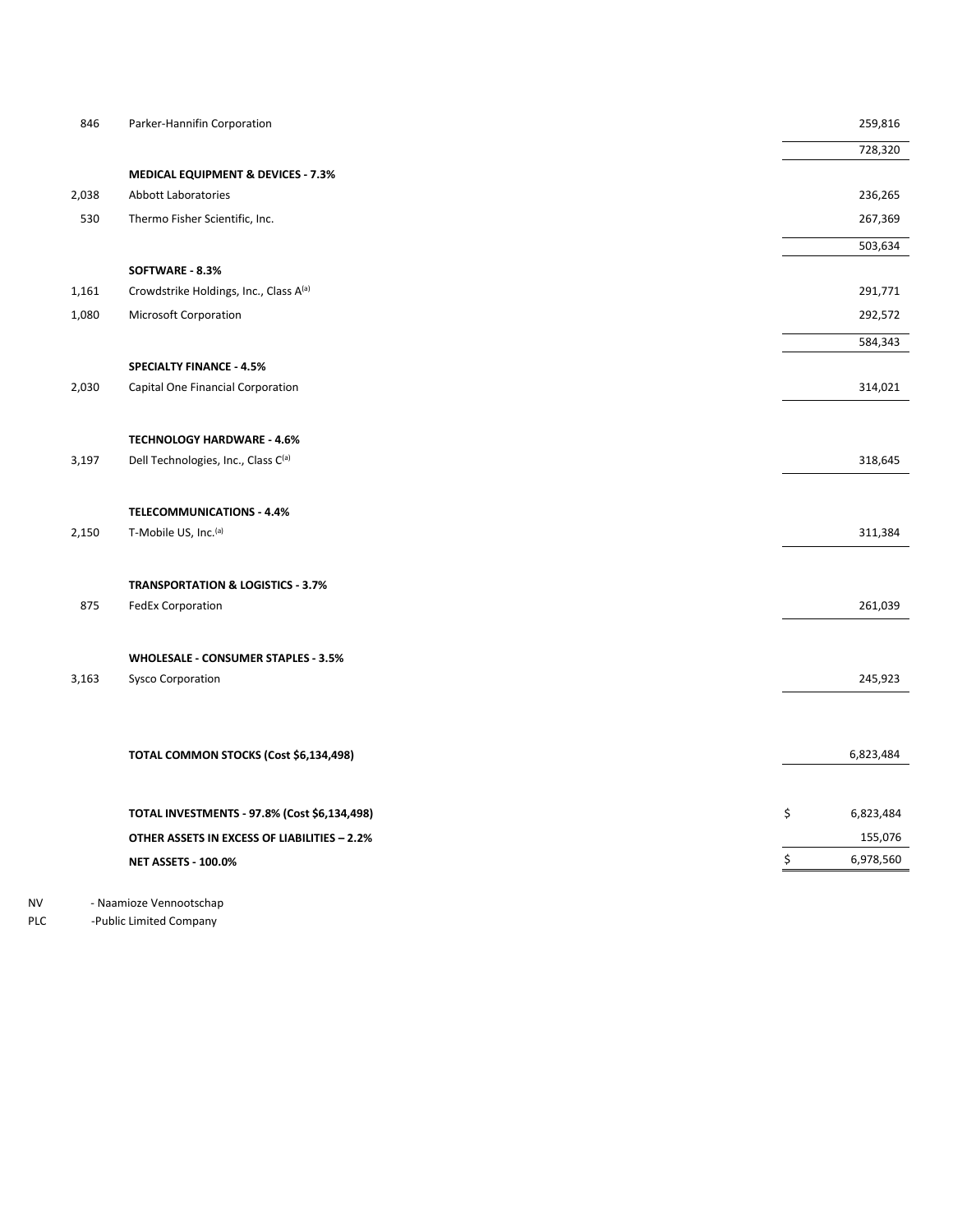### **PINNACLE SHERMAN MULTI-STRATEGY CORE FUND SCHEDULE OF INVESTMENTS (Unaudited) June 30, 2021**

| <b>Shares</b> |                                              | <b>Fair Value</b> |
|---------------|----------------------------------------------|-------------------|
|               | <b>COMMON STOCKS - 24.2%</b>                 |                   |
|               | <b>APPAREL &amp; TEXTILE PRODUCTS - 3.6%</b> |                   |
| 58,350        | Tapestry, Inc.                               | \$<br>2,537,058   |
|               |                                              |                   |
|               | <b>METALS &amp; MINING - 3.2%</b>            |                   |
| 61,308        | Freeport-McMoRan, Inc.                       | 2,275,140         |
|               |                                              |                   |
|               | OIL & GAS PRODUCERS - 6.9%                   |                   |
| 81,810        | Devon Energy Corporation                     | 2,388,034         |
| 184,910       | Marathon Oil Corporation                     | 2,518,474         |
|               |                                              | 4,906,508         |
|               | <b>RETAIL - DISCRETIONARY - 3.9%</b>         |                   |
| 38,245        | L Brands, Inc.                               | 2,755,934         |
|               |                                              |                   |
|               | <b>SPECIALTY FINANCE - 3.4%</b>              |                   |
| 15,465        | Capital One Financial Corporation            | 2,392,281         |
|               |                                              |                   |
|               | <b>STEEL - 3.2%</b>                          |                   |
| 23,560        | <b>Nucor Corporation</b>                     | 2,260,111         |
|               |                                              |                   |
|               |                                              |                   |
|               | TOTAL COMMON STOCKS (Cost \$14,388,493)      | 17,127,032        |
|               | <b>EXCHANGE-TRADED FUNDS - 73.0%</b>         |                   |
|               | <b>EQUITY - 73.0%</b>                        |                   |
| 47,200        | First Trust Materials AlphaDEX Fund          | 2,713,528         |
| 29,795        | First Trust Mid Cap Core AlphaDEX Fund       | 2,982,480         |
| 31,190        | First Trust Small Cap Core AlphaDEX Fund     | 2,911,587         |
| 21,475        | iShares Core S&P Mid-Cap ETF                 | 5,770,977         |
| 26,240        | iShares Russell 2000 ETF                     | 6,018,669         |
| 80,720        | iShares S&P Mid-Cap 400 Value ETF            | 8,503,045         |
| 65,255        | iShares S&P Small-Cap 600 Growth ETF         | 8,654,770         |
| 83,185        | iShares S&P Small-Cap 600 Value ETF          | 8,770,194         |
| 42,025        | iShares U.S. Basic Materials ETF             | 5,478,379         |
|               | TOTAL EXCHANGE-TRADED FUNDS                  |                   |
|               | (Cost \$47,534,950)                          | 51,803,629        |